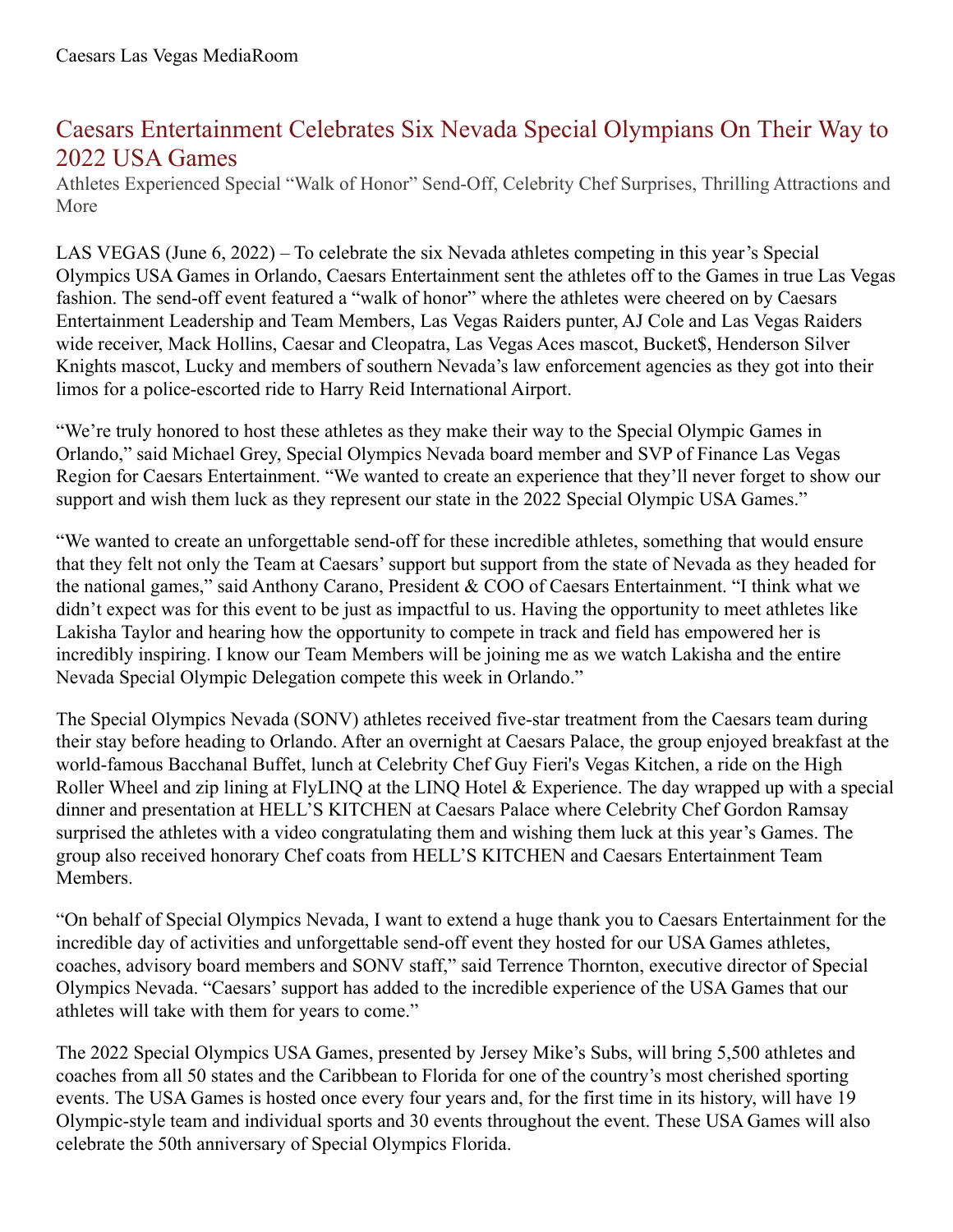## About Special Olympics Nevada

SONV is dedicated to enriching the lives of children and adults with intellectual disabilities through sports, education, leadership, and athlete health. The 501(c)3 nonprofit organization offers free year-round training and competition programs for 2,694 athletes who compete in more than 14 competitions in 7 sports annually. Within the Community Sports Program and the Schools Partnership Program, SONV is encouraging the growth of Unified Sports®, bringing together athletes with and without intellectual disabilities to play as teammates. In a typical year, SONV impacts more than 21,283 students by promoting inclusion on school campuses. SONV is also committed to improving the overall health and well-being of individuals with intellectual disabilities through Healthy Athletes events, offering screenings and services free of charge. During the Covid-19 pandemic, the organization was able to convert its programing to virtual platforms to keep people with intellectual disabilities healthy and safe. SONV relies on the support of 1,670 volunteers and funding from individuals, organizations, corporations, and foundations. More information may be found by visiting www.sonv.org and following on Facebook, Twitter (@SONevada), and Instagram (@specialolympicsnv).

## About Caesars Entertainment, Inc.

Caesars Entertainment, Inc. (NASDAQ: CZR)is the largest casino-entertainment companyin the U.S. and one of the world's most diversified gaming-entertainment providers. Since its beginning in Reno, Nevada, in 1937, Caesars Entertainment has grown through development of new resorts, expansions and acquisitions. Caesars Entertainment's resorts operate primarily under the Caesars®, Harrah's®, Horseshoe® and Eldorado® brand names. Caesars Entertainment offers diversified amenities and one-of-a-kind destinations, with a focus on building loyalty and value with its guests through a unique combination of impeccable service, operational excellence and technology leadership. Caesars Entertainment is committed to its employees, suppliers, communities and the environment through its PEOPLE PLANET PLAY framework. If you think you or someone you care about may have a gambling problem, call 1-800-522-4700. For more information, please visi[twww.caesars.com/corporate](http://www.caesars.com/corporate).

Media Contact: Latoya Bembry The Ferraro Group [latoya@theferrarogroup.com](mailto:latoya@theferrarogroup.com) 702.278.1000

Caesars Entertainment Dayna Calkins [dcalkins@caesars.com](mailto:dcalkins@caesars.com) 702.843.4703